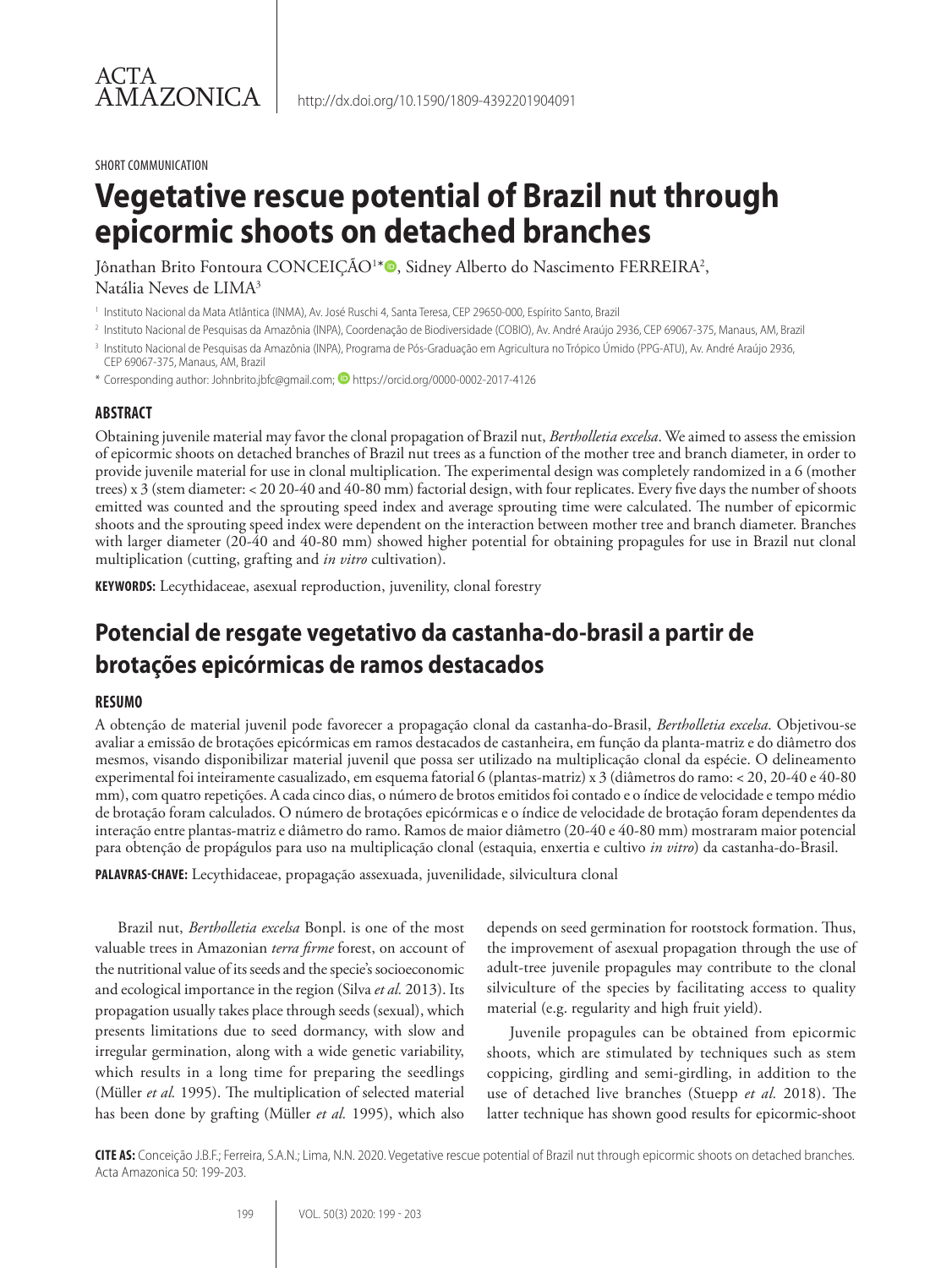induction in arboreal species, causing less damage to the mother plant and, in some cases, allowing better vegetative propagation (Stuepp *et al.* 2014). Here we aimed to assess the epicormic shoot emission on detached branches to obtain propagules for Brazil nut clonal forestry.

ACTA

AMAZONICA

We used branches from six adult 23-year-old trees with over 40 cm diameter at breast height (DBH) located in a 52 ha private reserve [Reserva Particular do Patrimônio Natural Dr. Daisaku Ikeda (03º06'27.67"S, 59º54'41.16"W)], in Manaus, Amazonas state, Brazil. The vegetation is secondary forest. The climate is tropical humid to super humid, with annual mean temperature and rainfall around 26.7 ºC and 2419 mm, respectively, and 87.5% mean relative humidity (Ribeiro 1976).

Each tree was climbed using rappel to access the lower canopy, where five branches were cut off. On the ground, they were sectioned into stems and grouped into thre diameter categories (< 20 mm; 20-40 mm; 40-80 mm). All stems had a standard length of 40 cm. They were then packed in raffia bags containing moistened newspaper and transported to the seedling nursery.

The experiment was carried out in a seedling nursery at Instituto Nacional de Pesquisas da Amazônia (INPA) (3°08'S, 60°01'W), in Manaus, over-shadowed with 70% shading screen, floor lined with pebbles, and irrigated by intermittent misting controlled by a evaporation scale (Miranda 1983).

Prior to the experiment, the upper tips of the stems were dipped in heated paraffin, to reduce water loss. They were then arranged in plastic boxes (43 cm x 63 cm x 18 cm) containing sand, into which the stems were positioned vertically, with 10 cm buried into the substrate (Figure 1a). The stems remained in the boxes for 90 days. We used a 6 (mother tree) x 3 (stem diameter) completely randomized factorial design, with four replicates, each containing 5 stems.

The number of shoots was counted every five days for three months. At the end of this period, we measured the diameter and length of 20 randomly chosen shoots per mother tree and diameter catogory. For the purpose of statistical analysis, shoot counts obtained up to 45 days (average period of greatest sprout emission, Figure 1b) were considered and, from these, the sprouting speed index [adapted from Maguire (1962)] and average sprouting time [adapted from Labouriau (1983)] were calculated. The variables were square-root transformed for



**Figure 1.** Images showing the experiment setup for the evaluation of epicormic shoot emission on branch stems of Brazil nut (*Bertholletia excelsa*) trees in seedling nursery conditions, with intermittent misting system. A – at the time of installation; B – after 48 days. This figure is in color in the electronic version.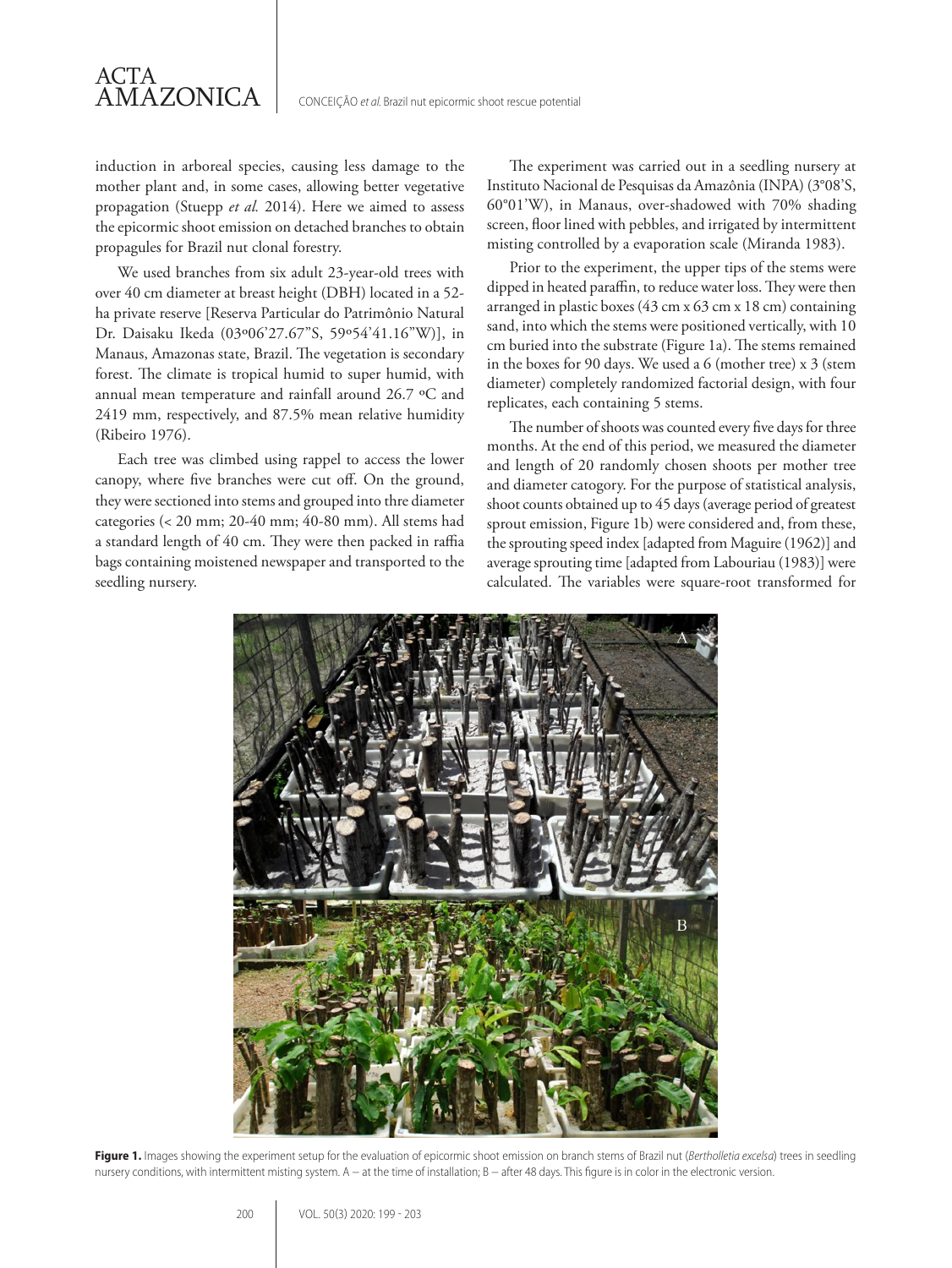normalization, and analyzed with two-way ANOVAs, followed by a Tukey test for paired mean comparison  $(p < 0.05)$ , using the ASSISTAT 7.7 program (Silva and Azevedo 2016).

Shoot emission varied among mother trees and diameter categories (Figures 2). The first shoots sprouted from 20-40 mm diameter stems of mother-tree 2 (Figure 2b) at 10 days. At 15 days, sprouting started on the other two diameter categories of mother-tree 2, as well as on all diameter categories of mother-trees 3 (Figure 2c) and 5 (Figure 2e). Sprouting onset on stems from the other mother-trees (Figures 2a, d and f) ranged from 20 to 25 days. Sprouting tended to stabilize between 35 and 45 days, indicating that this was the period of maximum epicormic-shoot sprouting potential for all mother trees and diameter categories. Therefore, statistical analysis was made with data obtained up to 45 days.

Number of shoots and sprouting speed index showed significant interaction effect between mother tree and stem diameter. Stems of 40-80 mm had the largest number of shoots, though the values did not differ significantly from those of 20-40-mm stems in most mother trees (Table 1). Stems with < 20 mm generally had significantly less shoots then the thicker stems, usually one less per stem. The highest average number of shoots per stem was observed for the 40- 80-mm stems of mother tree 5 (5.2), followed by averages of 3.0 for the same diameter category of mother trees 2 and 3.

The sprouting speed index mirrored the behavior of the number of sprouts per stem, showing higher values for the thicker stems, especially the 40-80-mm category (Table 1). Mother tree 5 had the highest values, though not significantly different from mother trees 2 and 3.

Average sprouting time did not show interaction effect among the factors. It varied significantly among mother trees (Table 1), but not among diameter categories. Mother tree 2 showed the shortest average sprouting time (19.5 days), followed by mother trees 5 (22.5) and 3 (23.7), which did not differ significantly. After 90 days, the epicormic shoots had an overall average diameter of  $4.0 \pm 0.19$  mm and length of  $7.9 \pm$ 0.83 cm, with little variation among mother trees (Figure 3).

The onset of epicormic shoot emission in the three diameter categories took place between 10 and 25 days for all mother trees, and was lower than that observed for *Ilex paraguariensis* and *Eucalyptus cloeziana*, which emitted first



**Figure 2.** Evolution of the five-day average number of epicormic shoots emitted by branch stems of each of six Brazil nut (*Bertholletia excelsa*) trees over a 90-day period in seedling nursery conditions, with intermittent misting system. Data are plotted for each of three stem-diameter categories. A – mother tree 1; B – mother tree 2; C – mother tree 3; D – mother tree 4; E – mother tree 5; F – mother tree 6.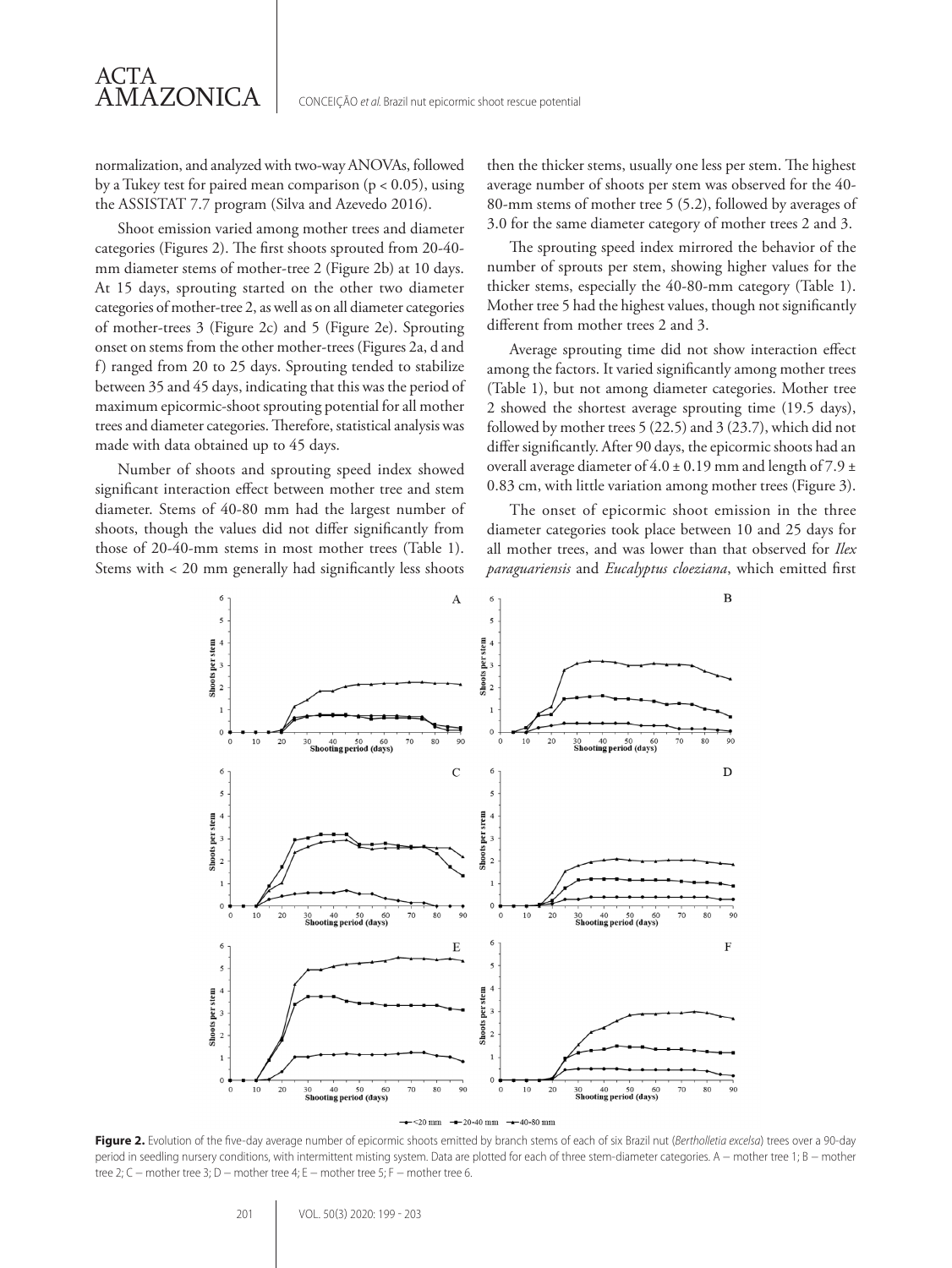| Stem diameter                        | Mother tree         |                     |                    |                     |        |                       |      |
|--------------------------------------|---------------------|---------------------|--------------------|---------------------|--------|-----------------------|------|
| (mm)                                 |                     | $\overline{2}$      | 3                  | $\overline{4}$      | 5      | 6                     | Mean |
| Number of shoots                     |                     |                     |                    |                     |        |                       |      |
| < 20                                 | 0.8aB               | 0.5aC               | 0.7aB              | 0.4aB               | 1.2aB  | 0.6aB                 | 0.7  |
| $20 - 40$                            | 0.8 <sub>b</sub> B  | 1.5 <sub>bB</sub>   | 3.2aA              | 1.2 <sub>bA</sub>   | 3.6aA  | 1.5 <sub>bA</sub>     | 2.0  |
| 40-80                                | 2.1 <sub>bA</sub>   | 3.2abA              | 3.0 <sub>b</sub> A | 2.1 <sub>bA</sub>   | 5.2aA  | 2.6 <sub>b</sub> A    | 3.0  |
| Mean                                 | 1.2                 | 1.7                 | 2.3                | 1.2                 | 3.3    | 1.6                   |      |
| $CV(%) = 20.41$                      |                     | $F_{11} = 12.46***$ |                    | $F_{0} = 73.84***$  |        | $F_{MxD} = 2.09*$     |      |
| Sprouting speed index (shoot day -1) |                     |                     |                    |                     |        |                       |      |
| < 20                                 | 0.03aA              | 0.02aB              | 0.04aB             | 0.02aB              | 0.05aB | 0.02aB                | 0.03 |
| $20 - 40$                            | 0.03 <sub>b</sub> A | 0.09abA             | 0.16aA             | 0.05bAB             | 0.18aA | 0.05bAB               | 0.09 |
| 40-80                                | 0.07 <sub>b</sub> A | 0.15abA             | 0.13abA            | 0.08 <sub>b</sub> A | 0.24aA | 0.09 <sub>b</sub> A   | 0.13 |
| Mean                                 | 0.04                | 0.09                | 0.11               | 0.05                | 0.15   | 0.05                  |      |
| $CV(%)=23.80$                        |                     | $F_{11} = 14.34***$ |                    | $F_{0} = 56.42***$  |        | $F_{MxD} = 2.12*$     |      |
| Average sprouting time (days)        |                     |                     |                    |                     |        |                       |      |
| < 20                                 | 25.1                | 18.3                | 25.5               | 25.6                | 23.0   | 24.9                  | 23.7 |
| $20 - 40$                            | 26.9                | 17.9                | 22.0               | 25.7                | 21.0   | 29.5                  | 23.8 |
| 40-80                                | 29.1                | 22.2                | 23.5               | 25.9                | 23.6   | 31.3                  | 26.0 |
| Mean                                 | 27.0ab              | 19.5d               | 23.7bcd            | 25.7abc             | 22.5cd | 28.6a                 |      |
| $CV(%) = 7.55$                       |                     | $F_{M} = 10.10***$  |                    | $F_{0} = 3.13^{ns}$ |        | $F_{MxD} = 0.80^{ns}$ |      |

**Table 1.** Number of epicormic shoots, sprouting speed index and average sprouting time for detached branches of three diameter categories from each of six Brazil nut (*Bertholletia excelsa*) trees, after 45 days in seedling nursery conditions, with intermittent misting system.

CV = coefficient of variation; F<sub>M</sub>, F<sub>D</sub>, F<sub>Mo</sub> = F-test value for mother tree, diamete and their interaction; \* p ≤ 0.05, \*\* p < 0.01; ns = not significant. Means followed by the same lowercase letter in the row and uppercase in the column do not differ significantly from each other according to the Tukey test (p < 0.05).



branch stems of each of six Brazil nut (*Bertholletia excelsa*) trees after 90 days in seedling nursery conditions, with intermittent misting system. Columns represent the mean and bars the standard deviation.

epicormic shoots at 30 and 40 days, respectively (Almeida *et al.* 2007; Wendling *et al.* 2013).

The shoot-emission potential in the Brazil-nut branch stems decreased after emission stabilization at about 45 days. Wendling *et al.* (2013) and Nascimento *et al.* (2018) also reported a reduction in the number of shoots in pruned branches of erva-mate (*Ilex paraguariensis*) following 50 days. The decrease in epicormic-shoot emission may be linked to the exhaustion of nutritional reserves in the Brazil-nut branch stems. Reserves might have been directed towards the first emitted shoots, causing later drying of newly formed shoots and contributing to their declining number. The drying of newly formed shoots occurs when they turn into liquid carbohydrate exporters to more vigorous shoots with mature leaves (Meier *et al.* 2012).

Dias *et al.* (2015) and Stuepp *et al*. (2016) found that diameters ≤ 4 mm provided the highest rooting percentage in cuttings from epicormic shoots of *Anadenanthera macrocarpa* and *Ilex paraguariensis*, respectively. Our mean shoot lengths were similar to those of epicormic shoots of *I. paraguariensis* trees submitted to a high intensity of branch pruning (8.9 cm at 90 days) (Santin *et al.* 2008).

In our study, the number of epicormic shoots and the sprouting speed index were dependent on the mother tree and branch diameter association. The number of shoots and the sprouting speed index decreased as stem diameter diminished. The higher shoot yield on thicker branch stems (20-40 and 40-80-mm diameters) favored obtaining juvenile propagules with potential to be used in the clonal multiplication (cutting, grafting or *in vitro* cultivation) of Brazil-nut tree, and require further assessment.

# **ACKNOWLEDGMENTS**

We thank Coordenação de Aperfeiçoamento de Pessoal de Nível Superior (CAPES) for the master scholarship for the first and third author, and the Instituto Soka - CEPEAM for its support and access to the study material.